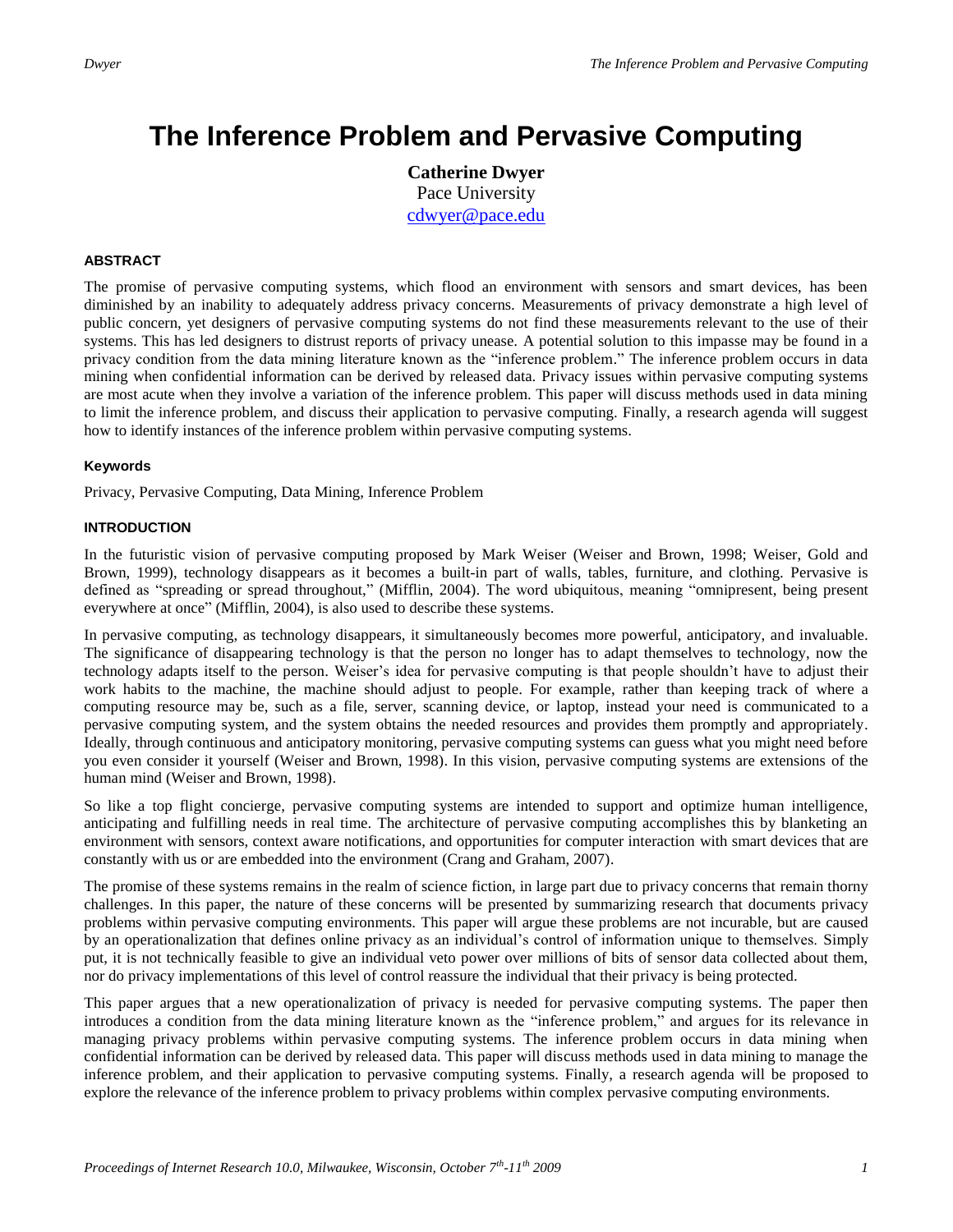# **ARCHITECTURE OF PERVASIVE COMPUTING**

The philosophy of pervasive computing flows from a conception of the computer as a tool to support the mind. The earliest expression of this idea is the famous essay by Vannevar Bush, "As We May Think" (Bush, 1945). The idea of computing as a tool for the extension of human intelligence was brought to the general public through the pioneering work of J.C.R. Licklidder and Douglas Englebart, who created the mouse and the graphical user interface (Waldrop, 2000).

Pervasive computing was advanced through the work of Mark Weiser and others at the Xerox Palo Alto Research Center in the late 1980s. Weiser introduced the concept of the disappearing computer (Weiser et al., 1999). It implies a move away from the desktop computer, to a scenario where computing resources are embedded everywhere in the environment, in the form of sensors, context aware notifications, and opportunities for computer supported display and interaction. The computer disappears, but continuously senses the user's presence and needs, and acts accordingly.

A central functionality of pervasive computing systems is the monitoring of location and contextual awareness (Dwyer, Hiltz and Jones, 2006). For example, in a large office complex, you would like to know where your colleagues are located. If they are not in their office, it may be impossible to find them without technology. You can call them on their cell phone and ask "where are you?" Or a pervasive system can give you their exact location.

Consider the difficulties that can arise when individuals collaborate on projects. Managing a collaborative project can be an enormous headache if everyone keeps their files separately on their own machines. A pervasive system can offer a solution to this management problem. When a meeting is held in a conference room, the pervasive computing systems can determine who is attending a meeting, and enable their digital files to be displayed for the group. Pervasive systems can also assist in managing changes made to documents, and enable synchronization with each individual's work.

## **PRIVACY CHALLENGES IN PERVASIVE COMPUTING**

In the collaboration scenario described above, location aware and context aware functionality support an increase in the overall productivity of personal interaction and coordination. Because this is accomplished through location tracking, this functionality can trigger severe privacy anxiety. As an indication of this anxiety, consider the ongoing debate regarding the use of location information in cell phones. Many cell phones and PDAs can be easily configured for location awareness applications, often with the installation of a simple patch (see [http://www.accutracking.com\)](http://www.accutracking.com/). The pieces seem to be all in place, and yet mobile location awareness initiatives such as E911 have triggered resistance and obstacles (Eng, 2005).

A recent Google search with the keywords "cell phone" and "big brother" generated 856,000 hits, with titles like "Will Big Brother Track You By Cell Phone?" and "Privacy Advocates Attack Cell Phone Surveillance." The tension between location awareness and privacy has been noted in pervasive computing research (Consolvo, Smith, Matthews, LaMarca, Tabert and Powledge, 2005; Hudson and Smith, 1996; Smith, 2005).

Projects that deliver "ambient intelligence" have been developed at universities around the country (Sorensen, 2003). While the systems work, the inability to reduce privacy concerns will likely delay further expansion of these systems. While surveys indicate privacy is a substantial public concern, the "big brother" reaction to pervasive systems has not been taken seriously by the research community (Iachello, Smith, Consolvo, Chen and Abowd, 2005). For both the privacy and security of its users, pervasive computing systems must protect the integrity of personal information.

#### **THE OPERATIONALIZATION OF PRIVACY IN COMPUTING SYSTEMS**

Why has it been so hard to offer privacy assurances within pervasive computing systems? One reason is the difficulty defining what privacy actually means (Solove, 2008). Privacy has social and cultural contexts that have developed over thousands of years (Lawler and Molluzzo, 2005). Privacy is often describes as a collection or a family of concerns. For example, Tavani describes three types of privacy, which are 1) Accessibility privacy – freedom from intrusion, 2) Decisional privacy – freedom from interference in your personal choices, for example reproductive rights, and 3) Informational privacy – person's ability to manage the sharing and exchange of their personal information (Tavani, 2000).

Westin's information privacy model has been the most influential operationalization of privacy for information systems designers, software engineers, and computer scientists (Steeves, 2009). Westin defines privacy as "the claim of individuals, groups, or institutions to determine for themselves when, how, and to what extend information about them is communicated to others," (Westin, 1967). Here, privacy equals control over information, and private information "belongs" to an individual, as a type of property right. Like other property, an individual can keep (conceal) or dispose of privacy (disclose or make public). The conceptualization of privacy as a property right has been quite influential within e-commerce (Solove, 2004).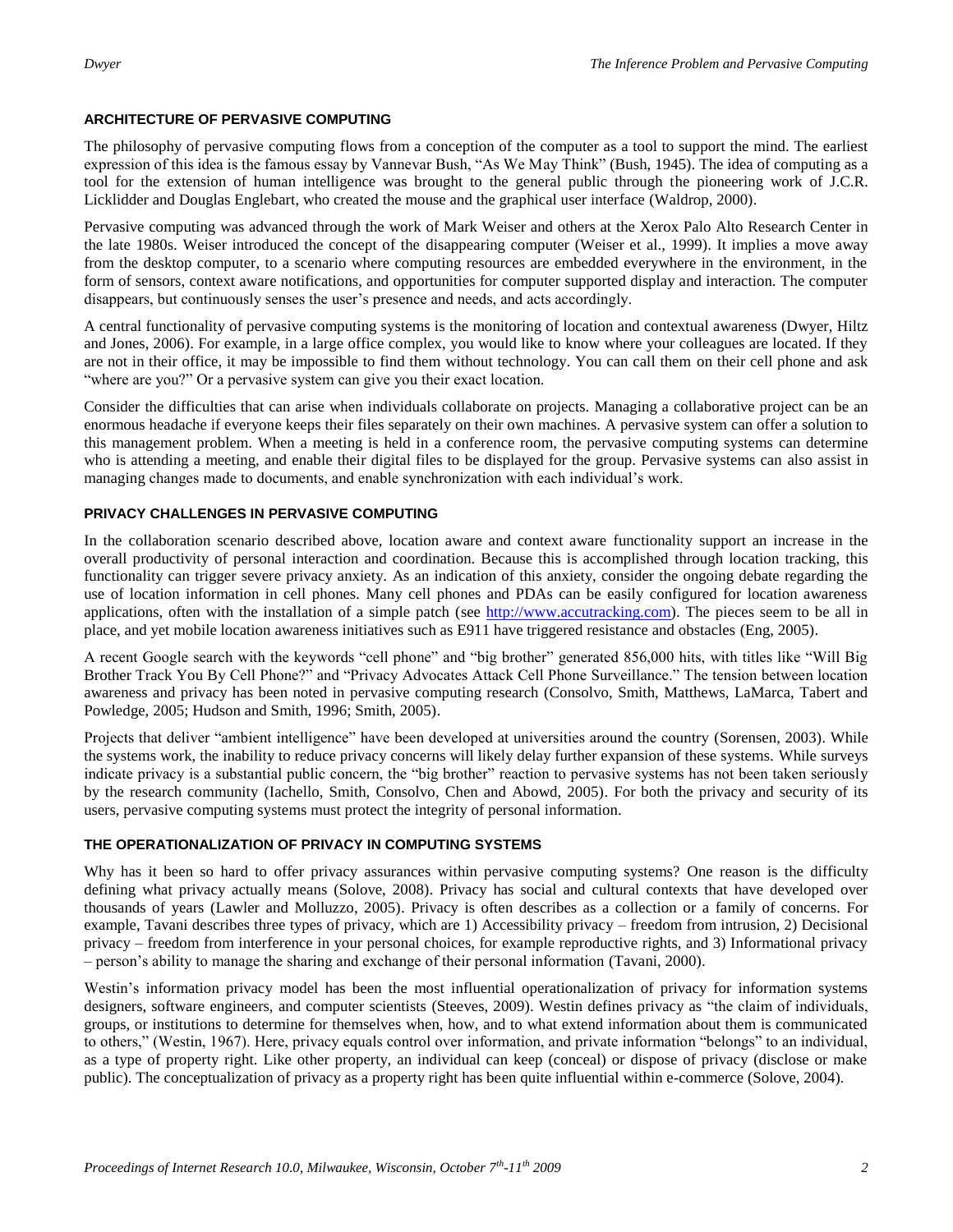The operationalization of privacy as control over information is influential because so much of our personal information is managed by computers. In addition, software designers can write fairly simple, straight forward code to support this operationalization, by designating privacy as a property or characteristic of a piece of data. The social context of that information, whether it relates to other people or organizations is not referenced when considering the privacy state of information.

Designs that treat information as discreet, independent data elements to be managed one by one place a significant burden on users. To simplify this privacy management burden, e-commerce systems divide information into two categories, 'personally identifiable information' (PII) and not personally identifiable (non-PII). Categories of PII include name, email address, and social security number. E-commerce systems designers only address issues of informed consent, adequate data security, and rules for data sharing for PII. Everything else collected from your online browsing, including sensitive items such as location (obtained from your IP address), what online articles you read, and what keywords you enter into a search engine are excluded from official considerations of privacy. By defining privacy to mean control over information, you only need to control your information if you can be identified. As long as you are treated anonymously, then you have no privacy concerns (Dwyer, 2009).

Many studies of privacy issues within pervasive computing systems begin with a definition of privacy grounded in the informational privacy model. For example, Minch (2004) defines privacy using the informational privacy model developed by Westin (1996). "The present research will build upon the definition of Westin and employ a working definition of privacy as essentially an information and communication-based construct—namely the manner and extent to which **persons can control how information about them is: (1) collected; (2) retained and/or maintained; (3) used; and (4) communicated, disclosed or shared** [emphasis added]. Location privacy may then be defined as privacy relating to location-specific information."

A more nuanced understanding of privacy is offered by Nissenbaum, who holds that information flow is governed by social norms that are highly dependent on context (Nissenbaum, 2004). So for example, information flow can differ within a health context, among friends, or in a public setting. Nissenbaum argues that privacy should be conceptualized as a relational and social property, meaning "privacy is a societal license that exempts a category of acts (including thoughts and emotions) from communal, public, and governmental scrutiny," (Solove, 2007). When software designers conceptualize privacy as an individual right, they lose sight of how to implement it within an online social environment.

# **The Complexities of Privacy Management**

Privacy is a culturally and socially constructed property of relationships and groups (Petronio, 2002). People evolve privacy management strategies during years of socialization. The recognition of boundaries between public and private, for example when a child first comprehends she is naked, is marked as a cognitive milestone. While the social structures that people draw on for privacy management are quite powerful, they are nevertheless difficult to articulate and describe. They take the form of tacit knowledge (Giddens, 1984).

Because privacy management draws on tacit knowledge, it can at first glance seem to be a simple part of everyday life. In actuality it is quite complex, and for each person it is a moving target. What might be private between two people one day can become public the next. With the explosive growth of online social spaces, the complexities of privacy management have increased exponentially (Dwyer, 2008).

In any social setting, privacy management involves real time information boundary management decisions (Petronio, 2002). Studies in the area of cognitive psychology have found that privacy management decisions are constrained by cognitive limitations due to the need to make judgments quickly (Carey and Burkell, 2009). We can think of people applying the same ―bounded rationality‖ (Simon, 1955) to privacy management decisions that are applied to other types of decisions.

Research from psychologists and social scientists show that people do not make privacy decisions based on a comprehensive consideration of the consequences of disclosure. Instead, they operate in what is called the "experiential" mode of thinking, which is "intuitive, fast, mostly automatic, and not very accessible to conscious awareness," (Carey and Burkell, 2009, p. 75). Privacy decisions are guided by heuristics. A heuristic is defined as "a speculative formulation serving as a guide in the investigation or solution of a problem," (Mifflin, 2004). The affect heuristic, the availability heuristic, and the representativeness heuristic as all examples of approaches people take in reaching decisions on issues with social consequences.

The affect heuristic refers to a feeling of goodness or badness related to perceptions of a situation. Feelings of goodness lower a person's concern about the risk of a certain action. The availability heuristic helps the decision maker by mapping the current situation to an experience in the past that can be readily called to mind. This means that categories of events that are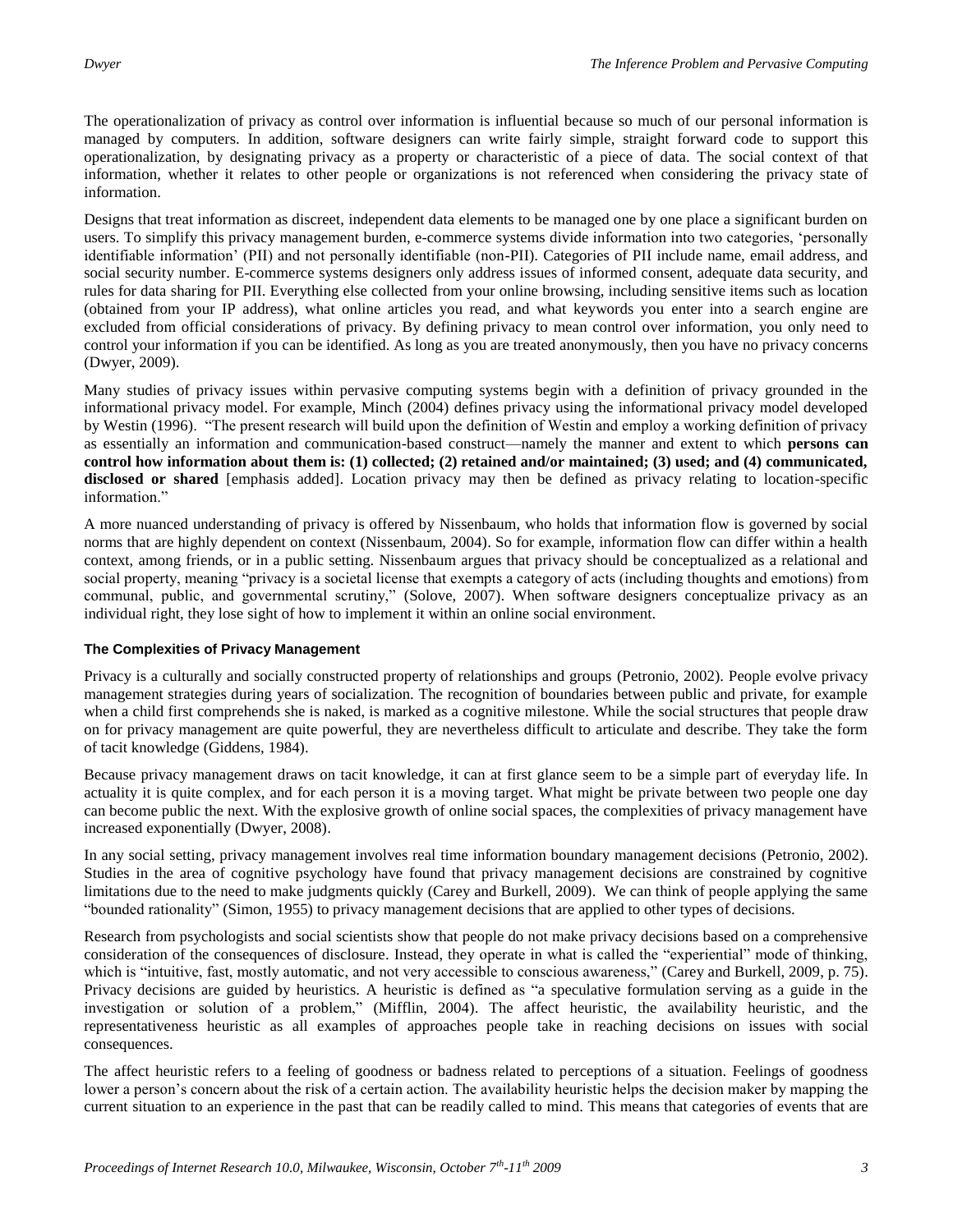easier to remember are therefore considered more likely to occur. The representativeness heuristic aids the decision maker by relying on mental models or stereotypes, rather than a more complex analysis of a situation (Carey and Burkell, 2009).

#### **The Incompatibility of Informational Privacy Models With Pervasive Computing**

The operationalization of privacy as individual control over information is not practical or relevant to pervasive computing systems, because it implies that pervasive computing systems could never achieve any measure of privacy. Pervasive computing depends on the collection of millions of data points from complex sensor and computing structures. Giving individuals veto power over bits of sensor data is impractical and destructive to the goals of pervasive computing. In addition, this perspective concentrates on protecting certain types of data without establishing what people regard as private information (Adams and Sasse, 2001). What people consider to be an invasion of privacy is not the data itself but the implications they can provoke.

For these reasons, the information privacy model is inadequate and does not provide guidance for the design of pervasive computing systems. Therefore, a new operationalization of digital privacy must be developed, based on expositions of relationships between data, and what privacy revelations may occur through inference. Although it is true that pervasive systems use computers and collect information, the management of the privacy concerns they trigger are not adequately addressed by the informational privacy models described above. The next section introduces the notion of inference problems, describes their privacy components, and discusses their relevance to pervasive computing.

## **WHAT IS "THE INFERENCE PROBLEM?"**

Inference is defined as "the process of arriving at some conclusion that, though it is not logically derivable from the assumed premises, possesses some degree of probability relative to the premises," (Mifflin, 2004). Inference is a fact of everyday life. An inference problem occurs when someone can combine clues and pieces of information to deduce confidential information. For example, calling someone out of class to the principal's office allows other students to infer that student is in trouble. The combination of the public action with contextual knowledge of the significance of a trip to the principal results in a breach of privacy for the student in question. Inference problems cause revelations of private information.

Preventing inference problems requires great sensitivity within a social setting. Adding technology compounds this difficult task. Technology based systems do not allow sufficient nuance, are not socially flexible, and do not allow for sufficient ambiguity (Ackerman, 2000). They also lack an important component of social grace, namely tact (Phillips, 2009). Tact suggests a willingness to be flexible, to look the other way and pretend not to notice a messy situation. Since controlling inference problems is not easily managed in everyday social situations, it is reasonable to expect this is quite difficult to tackle in pervasive computing environments.

The central issue is who is in control of inference problem strategies, the person or the system? As Adams and Sasse explain, ―most invasions of privacy are not intentional but due to designers inability to anticipate how this data could be used, by whom, and how this might affect users," (2001). The worst possible outcome is for a system to sabotage a person's inference problem strategies, such as revealing their location to their spouse as they lie about their location in conversation on the cell phone. This could result in rejection of a pervasive computing system.

#### **Inference Problem Examples**

Most predictions 10 or 20 years out foresee an expansion of services offered through pervasive computing infrastructure. Already some of these ingredients are in place. The EZPass toll system is used by millions of drivers to pay tolls through an RFID tag that identifies their car and deducts the toll from their EZPass account. Drivers quickly signed up for the service once they realized their commuting times were reduced. While EZPass has been widely accepted, it has evoked privacy concerns. For example, can it be used to track whether someone is speeding? Or can it track someone's location when they would prefer it to be kept private?

The increasing communications infrastructure created by GPS cell phones and low cost broadband access will enable pervasive computing technologies to provide highly personalized services. The mass collection of transactional information on a global scale has consequences that are not well understood. While there are many doomsday scenarios, there are legitimate concerns that may degrade individual rights within a democracy.

Concerns regarding the future impact of these technologies resulted in the creation of the SWAMI (Safeguards in a World of Ambient Intelligence) project (Punie, Delaitre, Maghiros and Wright, 2005). The SWAMI Project is funded by the European Commission under the Information Society Programme (IST) of the Sixth Framework Programme (FP6). Its purpose is to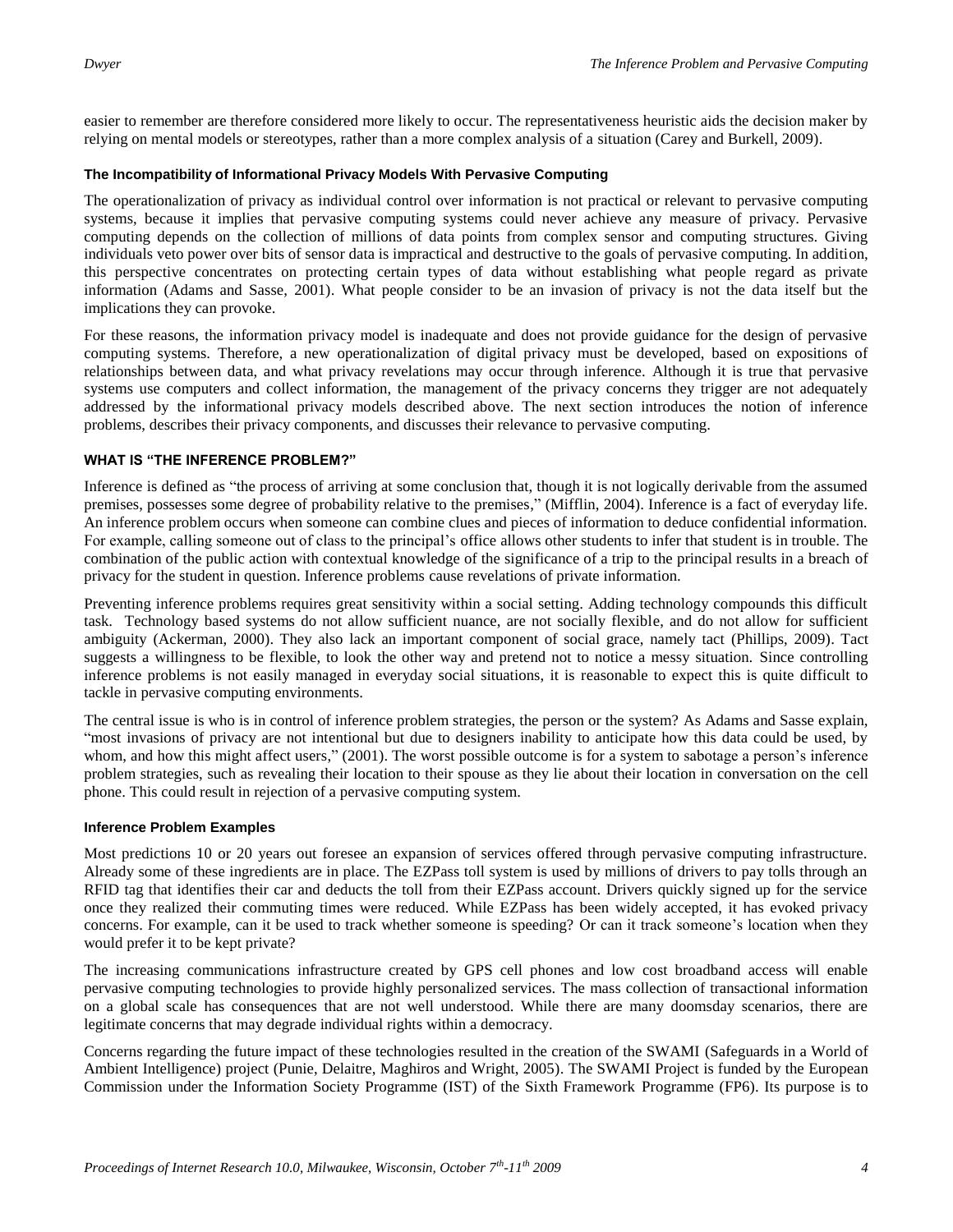analyze the potential and challenges of a society with fully integrated ambient intelligence. Ambient intelligence is the European term for pervasive computing.

SWAMI is a multidisciplinary research project investigating the challenges with respect to privacy, security, identity, and trust. The SWAMI project's objective is to define potential threats and vulnerabilities, and to outline appropriate safeguards. The initial method for carrying out this objective has been the development and analysis of future scenarios, more precisely ―dark scenarios.‖ These scenarios aid the analysis and understanding of future risks and vulnerabilities related to ambient intelligence. Many of these scenarios deal with privacy and loss of control, and upon further analysis, are examples of inference problems.

Here is an example from the SWAMI report (Punie et al., 2005):

We can imagine, in the future, everyone will have a 'friend-locater' function on, for example, his mobile phone. Now imagine the following situation which could occur to any fictive person:

―In Munich, I experienced an awkward situation after I located a former colleague of mine using the ‗friend-locater' function (LBS) of my PWC.33 I just wanted to say hi, but when I walked up to him, I was surprised to see that he had a good-looking, younger woman with him who obviously was not his wife. He blushed, mumbled a few words and disappeared in the crowd."

This scenario describes an inference problem. Running into a colleague in a different context without his wife leads to the inference of potential infidelity. While this scenario could occur without location aware technology, the suggestion is that it is more likely to occur with technology than without.

#### **Social component of the inference problem**

What pervasive computing calls ambient intelligence could easily be labeled spying in another setting. The thought of being spied on is an uncomfortable feeling. What makes it so uncomfortable is that we are unaware of what impression we are projecting. Erving Goffman describes impression management as "the way in which the individual in ordinary work situations presents himself and his activity to others, the ways in which he guides and controls the impression they form of him, and the kind of things he may or may not do while sustaining his performance before them," (Goffman, 1959).

People desire privacy not in order to control information, but to control the impressions it engenders, and disrupt potentially embarrassing inferences. What makes this especially difficult in an information technology application is that the audience is unknown and/or the feedback loop required for management of inference problems is missing.

The work of the sociologist Robert K. Merton (1949) describes the concept of a reference group, where an individual takes the values or standards of other individuals and groups as a comparative frame of reference. These should include normative as well as comparative frames of reference.

Merton described social visibility as the degree to which the norms and role performances within a group are readily open to observation by others, allowing for a normative impact. Merton noted in 1949 that full visibility of conduct and unrestrained enforcement of the letter of normative standards would convert society into a jungle. Merton writes (p. 399) "it is this central idea which is contained in the concept that **some limits on full visibility of behavior are functionally required** [emphasis added] for the effective operation of society." In a pervasive computing system, full visibility is the goal. Does that mean pervasive computing systems will fail by disrupting social relationships?

#### **THE INFERENCE PROBLEM IN DATA MINING**

The inference problem has been recognized as a security and privacy issue for databases since the 1970s (Denning, 1982; Denning and Denning, 1979). The earliest analysis of inference problems came for security issues within statistical databases (Farkas and Jajodia, 2002).

Statistical databases provide information about groups while protecting the confidentiality of individual entities. An example of such a database would be data about SAT scores and ethnicity. Although these databases were designed to prevent direct access to identifying information about entities, it became clear that confidential information was vulnerable to indirect queries.

A query is a request to return information meeting specific criteria, i.e., males between the ages of 15 and 18 who smoke. Researchers found that if queries were constructed to return a small query set (i.e., few records matched that query), then the use of other statistics could uncover confidential information.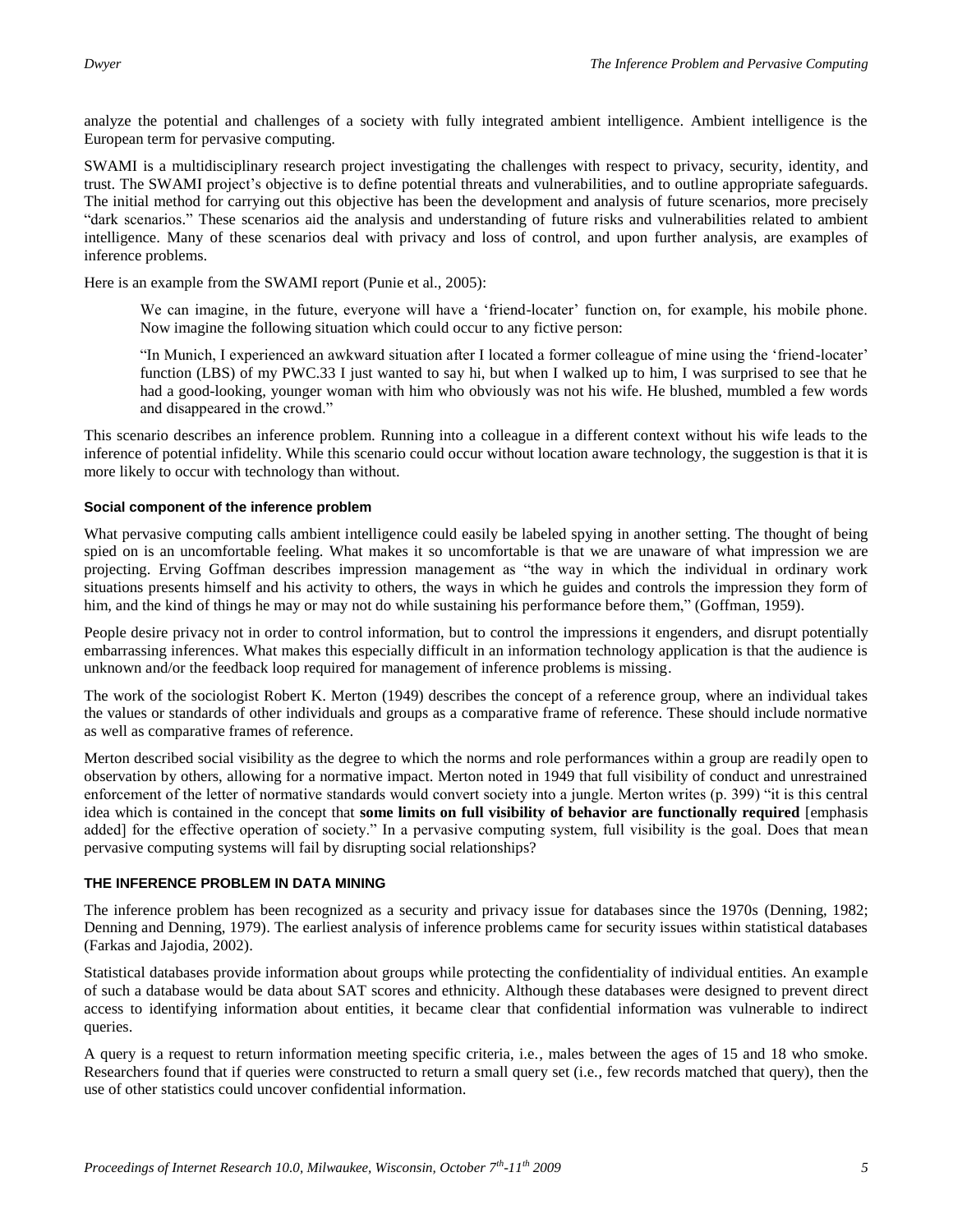Database designers introduced a number of inference control mechanisms, including query size and query overlap control, data swapping, and multidimensional transformation. These efforts were not adequate, as simple inference control mechanisms were easily subverted (Farkas and Jajodia, 2002).

Database designers then began to consider inference channels, which are vulnerabilities within the design of the database that allow higher level information to be inferred from lower level information. An example of an inference channel would be a dependency relationship between salary and rank. Someone could look up the records of an employee, but not be able to see their salary. However, if their rank was displayed, this could be used to discover salary.

Even if the relationship between employee and salary is restricted, other inference channels are possible. If the system maintains the data order in the database for all records, then separately queries on employee names and then the employee salaries enables the user to uncover confidential data.

Inferences can also result from known constraints. Assume that attribute 'A' is public but attribute 'B' is restricted with the constraint that  $A + B \le 20$ . In a query, because of this constraint, a query may only return certain values of A, thus creating an inference channel as to the value of B.

## **Control mechanisms for the database inference problem**

Management of inference channels is a serious problem for high security databases, such as those maintained by the military. Research into eliminating these channels has gone in several directions. One is the idea of Lock Data Views (LDV). This technique uses classification constraints to prevent inference problems. In the LDV model, classification constraints are defined on sets of data according to the level of information that can be inferred from the data, not the level of the target of the query. Given a query, the result is upgraded to the appropriate level according to the classification constraints (Stachour and Thuraisingham, 1990).

Another approach to preventing the inference problem is to maintain a history of past data accesses. This additional information can assist in evaluating the security level of a query. This approach would prevent the inference channel described above, created by the back to back queries of employee name and employee salary. The inference succeeds because the user knows the data order is consistent for both sets. A check of query history, and an analysis of its inference potential, would prevent the execution of the second query (Farkas and Jajodia, 2002).

#### **Automated inference channel detection**

Research in the data mining and database security area is exploring the idea of automatic inference detection engines (Hinke, Delugach and Wolf, 1997). For pervasive computing systems, the development of automated methods of inference control holds the most promise for developing privacy protection. This is because the huge volume of data collected by a pervasive computing system can only be realistically managed through an automated system.

Data mining and data warehousing methods increase the complexity of eliminating inference channels. Current methods to control inference channels only work within one database. There is no method that can prevent inferences from one database being used to reveal confidential information in a second database (Farkas and Jajodia, 2002).

Y. Chen and W.W. Chu, researchers at UCLA, have an NSF funded project entitled "An Inference-based Approach to Data Access Violation Detection and Privacy Protection," (see [http://cobase-www.cs.ucla.edu/projects/isp/\)](http://cobase-www.cs.ucla.edu/projects/isp/). Their approach is the development of a semantic inference model (SIM). This is constructed using the data dependency, database schema and semantic relationship among data. The SIM is then mapped to a Bayesian network in order to evaluate the inference probability. So before any query is executed, the SIM is used to determine if any sensitive attributes can be inferred with a probability higher than their pre-specified thresholds. If a query fails this test, it will not be executed. The advantage of this method is that is a dynamic method for uncovering inference channels, rather than a static solution built into database design. Dynamic methods have the potential to be more responsive to new attempts to exploit inference channels (Chen and Chu, 2006).

#### **THE INFERENCE PROBLEM AND IN PERVASIVE COMPUTING**

Case studies of pervasive computing systems suggest that many privacy concerns are examples of inference problems. Consolvo et al. conducted an in-depth study of privacy issues with respect to the disclosure of location information (Consolvo et al., 2005). This study collected data using the experience sampling method (ESM). ESM uses monitoring devices to assess the situation of interest, by triggering events that can be measured as they occur while people are in natural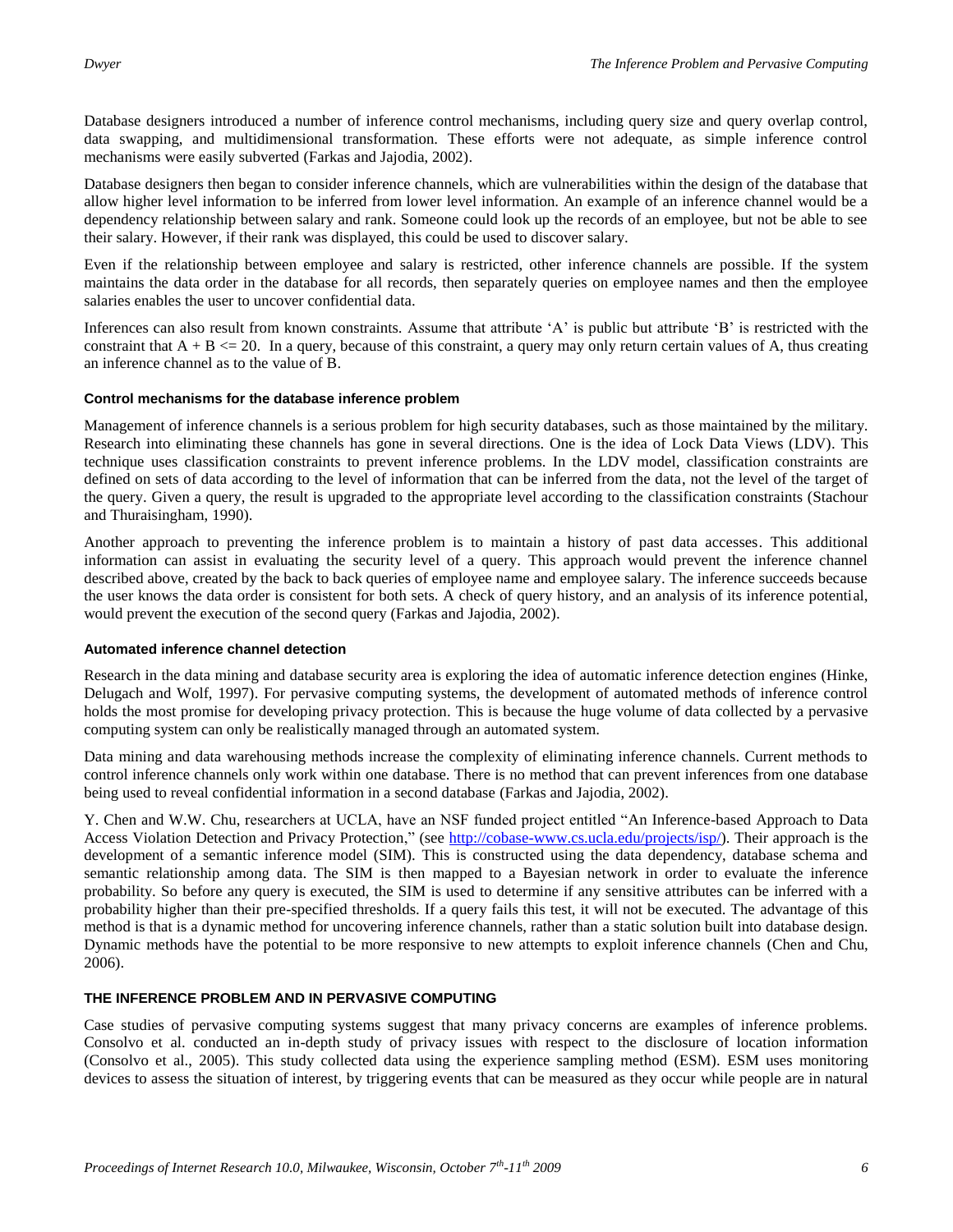settings. Subjects in ESM studies carry with them a device, such as a smart phone, and are asked a few short questions from time to time in the course of their normal activities.

The study by Consolvo et al. examined the location disclosure privacy tradeoff. Disclosing one's location could be extremely valuable or extremely dangerous. The key question to answer is why, when, to whom are people willing to share their location information?

The researchers collected demographic information about their subject, as well as general privacy attitudes, and a description of their social network (i.e. their buddy list). Through ESM, participants received 10 randomly timed questionnaires every day for two weeks. Each ESM event was a hypothetical request to reveal location information to a person selected from the buddy list. The timing of the ESM requests was bounded by 9 am to 9 pm on weekdays and 10 am to 10 pm on weekends. Each questionnaire was made up of several questions and took about 2-3 minutes to finish.

In this study, the ESM data revealed that subjects made decisions about whether to disclose their location by determining who was making the request, why the requester wanted the participant's location, and what detail would be most useful to the requester. Another interesting finding is that participants typically disclosed what they perceived to be the most useful detail about their location (which is not necessarily the most detailed), or did not disclose their location at all.

These findings show that location disclosure is a social process. When given a request for location disclosure, who is asking and what they want are key components of the decision process. In the ESM scenarios, subjects could guess with a degree of certainty why their location was being requested. However, if the subject could not comfortably determine what the requestor's motivation was, they were more likely to reject the request.

It is interesting to see how subjects apply inference problem management strategies as they explain their decisions on location disclosure. For example, several subjects indicated they did not want to disclose their location if they were out running errands. "I wouldn't want people to ask me to pick stuff up." "If someone else knows you're there – you might have to do something for them, which will take more time." Another subject chose to hide her location in a particular shopping location: "When I go to BabyGap, I don't want my husband to know [as he thought she spent too much money there]." (Consolvo et al., 2005, p. 87)

Another ESM study by Iachello et. al. (2005) collected data from a location awareness system called Reno. Eight families with teenage children were the subject of this study. Although teenagers are famous for their fierce sense of privacy from intrusion by their parents, the results of this study found no evidence the teenagers used any deceptive methods when their parents requested their location information.

When the researchers probed this surprising result, they found a very practical reason behind it. Teenage children are often completely dependent on their parents for transportation. They would not have a social life without their parent's assistance. Using this device to enable their transportation trumped privacy concerns. So the decision process of determining who wants your location (i.e. your parent) and for what purpose (i.e. to drive you to another location) explains the location disclosure pattern much more clearly than an analysis of privacy attitudes inherent in a parent child relationship.

Another study conducted by Richard Beckwith (2003) sheds insight on how people's attitudes regarding privacy and technology are quite naïve, and how privacy concerns can arise as a result of inference problems. Beckwith conducted an ethnographic study of the first US eldercare facility to implement a sensor rich environment. In this facility, all residents and staff wore badges that indicated their identity and location to the system. Interviews with the staff, residents, and family members, revealed that the implications of such a system were not well understood.

Staff members did understand that their locations would be tracked, but they believed they could dis-arm this ability by leaving their badges behind if they went outside to take an extended cigarette break. However, other sensors would detect that someone leaving the building. Since many members of eldercare facilities suffer from Alzheimer's syndrome, these facilities must take extra care to prevent patients from wandering off. A staff member trying to sneak an extra break may find himself caught very quickly when sensors detect an unknown person leaving the building and trigger an emergency response to capture a wandering patient. This seems like a case of an inference problem.

Another clear example of an inference problem illustrated in this study arose from the use of load sensors on patient beds. A load sensor measures the weight of the person in bed. The weight of patients within these facilities is carefully monitored, because a rapid loss of weight is an indication of serious illness. Beckwith describes a scenario he describes as data fusion, where data from multiple sensors lead to a second order conclusion (i.e. an inference problem), (Beckwith, 2003).

Data from various sensors can be merged to yield second order data, such as what time a resident entered his room, who entered with him, and what movements (and, to some extent, activities) occurred thereafter. For residents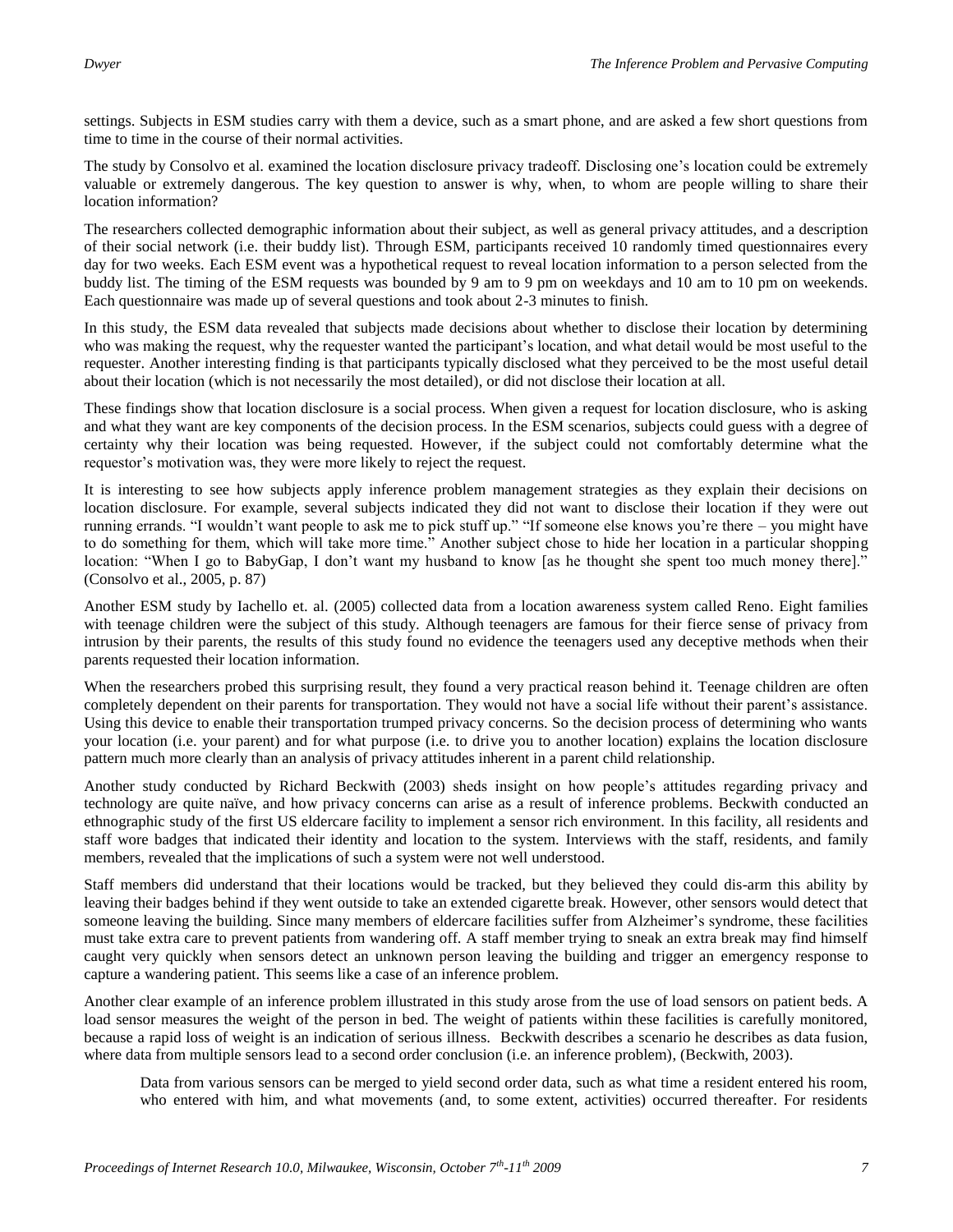involved in campus romances, for example, load cell data could prove embarrassing. Data fusion is a general problem. It's difficult to imagine various uses for fused data when you don't even consider that a fusion could take place. (p. 43)

The situation Beckwith describes in the passage above has been labeled as the "unintended consequences" of pervasive computing. These unintended consequences share many of the characteristics of inference problems – revelations occur when unrelated pieces of a digital puzzle fall into place.

Beckwith research found that users expect the system to protect them from the impact of unintended consequences. Is this a reasonable expectation? It may not be reasonable, but we can think of it going forward as a non-functional requirement for pervasive computing systems. In software design, a non-functional requirement defines a system property or constraint. Nonfunctional requirements are critical to user acceptance, and systems that do not meet these requirements are rendered useless (Sommerville, 2001).

Pervasive computing will not be able to comply with the non-functional requirement of protection from inference problems until researchers provide a better understanding of the cognitive, social, and emotional processes people follow in their attempts to manage inference problems.

# **DISCOVERING INFERENCE CHANNELS WITHIN PERVASIVE COMPUTING SYSTEMS**

The analysis of privacy within computing systems often begins with a definition of personal information. To what extent information is "personal" therefore determines its privacy component. Pervasive computing systems are based on the widespread distribution of smart devices and the continuous collection of environmental data. These data points and sources can represent billions of examples of potentially "personal" information. The computational complexity of determining the privacy level of this data (N data points by N sensors) is recognized to be an intractable computing problem, i.e. cannot be solved in practice (Aho, Hopcroft and Ullman, 1983).

Adams and Sasse (2001) argue that information sensitivity is determined by users' perception of the data being transmitted as well as how information is interpreted by the receiver. Their process oriented model of privacy is more relevant to the design of pervasive computing systems. It stands in contrast to the informational privacy approach by explaining how users make judgments with regard to information sensitivity. It appears that users will judge information sensitivity with a flexible scale rather than a private vs. not private distinction.

Adams and Sasse found that many perceptions of privacy invasions occur when users fail to appreciate that the data in question can reveal more than primary level information. Or in other words, when users realize that information can trigger an inference problem. Consider the case of sales staff that discovers the security cameras in their store are also used to evaluate their performance. When this occurs, and they discover information has implications they did not anticipate, they feel that their privacy has been invaded.

# **RESEARCH AGENDA FOR STUDYING THE INFERENCE PROBLEM WITHIN PERVASIVE COMPUTING**

Does the use of pervasive computing systems increase the likelihood of inference problems? Can inference channels be identified and controlled within pervasive computing systems? Adams and Sasse argue that "it is the increased potential for ubiquitous technology to vary these factors [that lead to inference problems] without the user's full awareness of the repercussions, which increases the likelihood of unacceptable privacy risks," (Adams and Sasse, 2001).

Privacy problems within pervasive computing occur when systems are designed from an informational privacy perspective. Ackerman argues that functional systems based on this perspective can never be implemented in code (Ackerman, 2000).

People have very nuanced behavior concerning how and with whom they wish to share information. People are concerned about whether to release this piece of information to that person at this time, and they have very complex understandings of people's views of themselves, the current situation, and the effects of disclosure. Yet, access control systems often have very simple models.

Following the informational privacy model, Ackerman goes on to describe the functional requirements of a system using this model to implement privacy [emphasis added].

Even a cursory examination shows a wicked problem (in the computer science sense of "wicked", meaning an illformed, intractable problem). **A user would wish to control** the release of his private information on an ongoing basis to the various individuals and institutions within the environment. Roughly, this translates to **allowing the**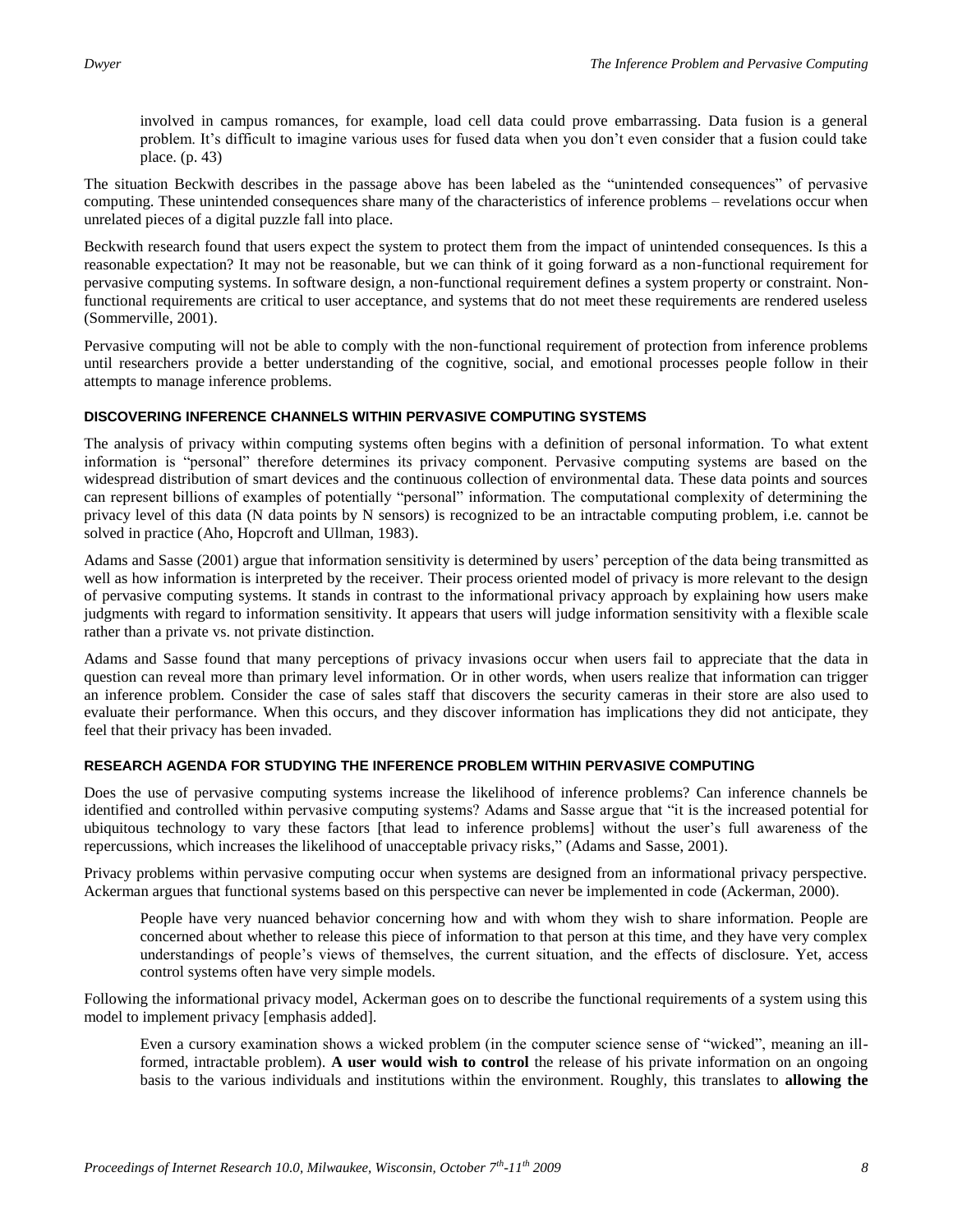**user to customize information transfer in two dimensions.** Users must be able to handle essentially an infinite information space.

Ackerman analysis is grounded in the operationalization of informational privacy discussed above. Notice privacy is defined as elaborate control mechanisms for the user. Ackerman successfully argues that an informational privacy model cannot be implemented within the interactive computing systems in use today. Without another way to model privacy, we may as well stop building information systems. We need a new model of privacy that is consistent with being able to function in a digitally enhanced environment.

# **CONCLUSION**

One obstacle to creating secure systems is the misconception of privacy as an individual control issue, which implies that if we can only figure out the right combination of buttons, check boxes, and privacy options then we can build secure systems. This conception permeates the computing and information assurance community. In 2003, the Computing Research Association (CRA) defined one of the grand challenges in computing as improving security and privacy within pervasive systems. The CRA described the follow goal: "For the dynamic, pervasive computing environments of the future, we will give computer end-users security they can understand and **privacy they can control** [emphasis added]," (CRA, 2003).

Progress in this area requires a paradigm shift to a new understanding of digital privacy. This does not mean privacy is not important, it means it must be defined differently (Adams and Sasse, 2001). The existing informational privacy models are inadequate. Therefore, a new definition of digital privacy must be created. Although this is clearly a difficult problem, the following are logical requirements for a new model of digital privacy:

- Digital privacy must be implemented through technology. Humans do not have the capacity to sift through millions of data points and analyze their privacy implications
- Digital privacy cannot be implemented as a sped up version of informational privacy models, where machines do the sifting of bits rather than people. The approach is too computationally complex
- Database security was improved by the identification of inference channels. Research should pursue how to identify inference channels within pervasive computing systems
- A better model will require a more detailed understanding of the cognitive and social processes people carry out as they navigate inference problems in their daily life. This understanding can only come from more intensive ethnographic and ESM research.

In conclusion, this paper has described informational privacy and discussed its application to pervasive computing systems. Definitions of digital privacy based on informational privacy models were shown to be impossible to implement within technology based systems.

A different understanding of privacy issues, the inference problem, was introduced from the database security literature. A discussion of privacy research within pervasive computing systems indicates many privacy issues are variations of inference problems.

The concept of inference channels has been used to improve security within databases. It is suggested that the definition of inference channels within pervasive computing systems be a target of future research. Inference channels can be identified through a combination of social and technical characteristics. It is suggested that research projects to identify inference channels within pervasive computing systems by a combination of ethnographic, ESM, scenario based, as well as grounded theory. Identifying inference channels will be an important first step in enabling the design of trustworthy pervasive computing systems.

## **REFERENCES**

Ackerman, M. "The Intellectual Challenge of CSCW: The Gap between Social Requirements and Technical Feasibility," *Human-Computer Interaction* (15:2/3) 2000, pp 179-203.

Adams, A. and Sasse, M.A. "Privacy in multimedia communications : Protecting users, not just data," *Proceedings of the People and Computers XV - Interaction without frontiers. Joint Proceedings of HCI2001*, Lille, France, 2001.

Aho, A.V., Hopcroft, J.E. and Ullman, J.D. *Data Structures and Algorithms*, Addison-Wesley Longman Publishing Co., Boston, MA, 1983.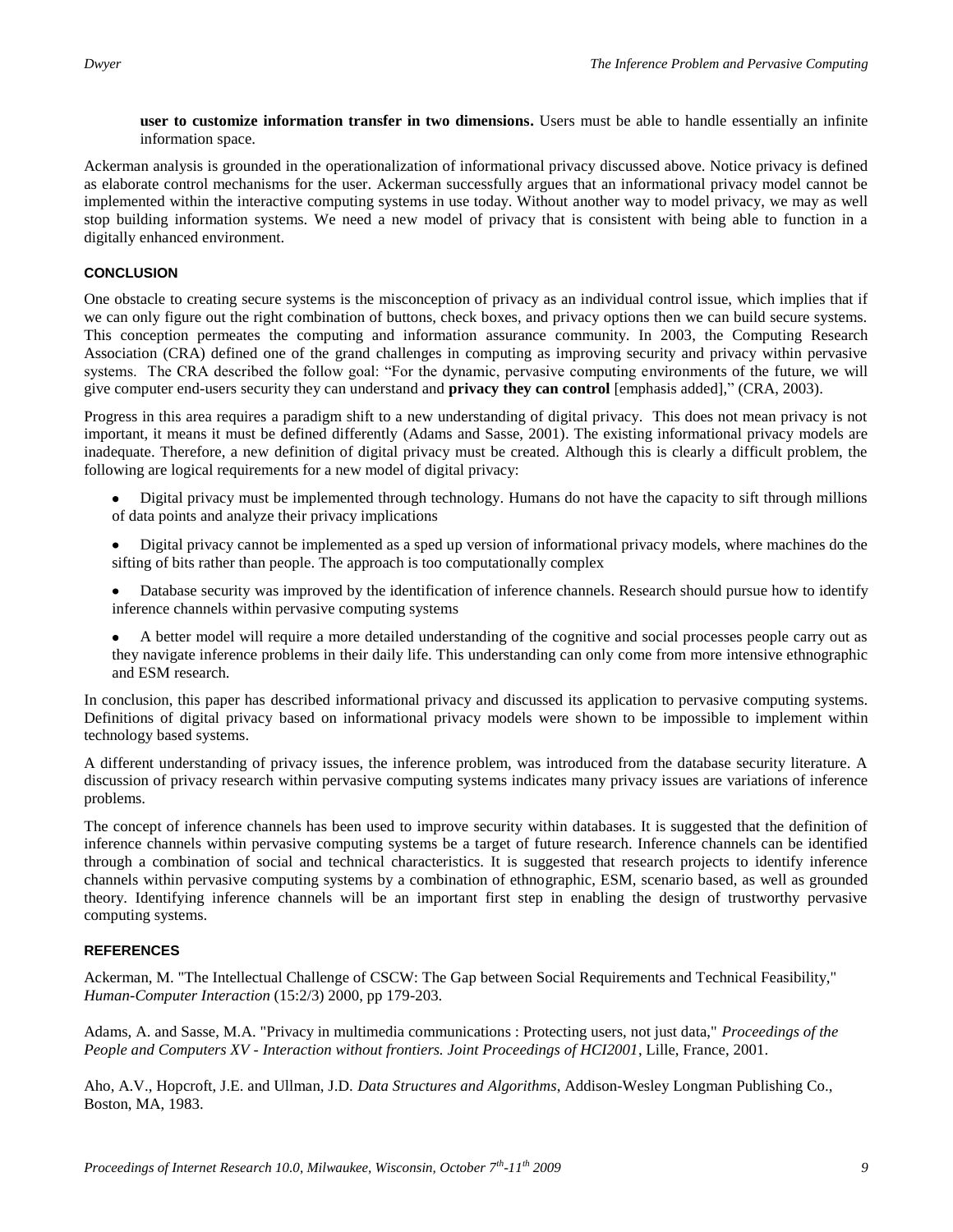Beckwith, R. "Designing for Ubiquity: The Perception of Privacy," *Pervasive Computing* (2:2) 2003, pp 40-46.

Bush, V. "As We May Think," in: *The Atlantic Monthly*, 1945.

Carey, R. and Burkell, J. "A Heuristics Approach to Understanding Privacy-protecting Behaviors in Digital Social Environments," in: *Lessons From the Identity Trail,* I. Kerr, V. Steeves and C. Lucock (eds.), Oxford University Press, New York, 2009.

Chen, Y. and Chu, W.W. "Database Security Protection via Inference Detection," *Proceedings of the IEEE International Conference on Intelligence and Security Informatics*, San Diego, CA, 2006.

Consolvo, S., Smith, I.E., Matthews, T., LaMarca, A., Tabert, J. and Powledge, P. "Location disclosure to social relations: why, when, and what people want to share," *Proceedings of the SIGCHI Conference on Human Factors in Computing Systems*, Portland, Oregon, USA, 2005, pp. 81-90.

CRA "Four Grand Challenges in Trustworthy Computing," Computing Research Association, <http://www.cra.org/reports/trustworthy.computing.pdf>*,* 2003, accessed on December 17, 2006.

Crang, M. and Graham, S. "Sentient Cities: Ambient intelligence and the politics of urban space," *Information, Communication and Society* (10:6) 2007, pp 789-817.

Denning, D.E. *Cryptography and data security*, Addison-Wesley, Reading, Mass., 1982.

Denning, D.E. and Denning, P.J. "The tracker: a threat to statistical database security," *ACM Trans. Database Syst.* (4:1) 1979, pp 76-96.

Dwyer, C. "Appropriation of Privacy Management Within Social Networking Sites," in: *Information Systems*, New Jersey Institute of Technology, Newark, NJ, 2008, p. 352.

Dwyer, C. "Behavioral Targeting: A Case Study of Consumer Tracking on Levis.com," in: *America's Conference on Information Systems*, San Francisco, CA, 2009.

Dwyer, C., Hiltz, S.R. and Jones, Q. "Discovering Boundaries for Mobile Awareness: An Analysis of Relevant Design Factors," *Proceedings of the Americas Conference on Information Systems*, Acapulco, Mexico, 2006.

Eng, P. "Will Big Brother Spy on E911 Cell Calls?," ABC News, <http://abcnews.go.com/Technology/FutureTech/story?id=97704&page=1>*,* 2005, accessed on 2/27/2006.

Farkas, C. and Jajodia, S. "The inference problem: a survey," *SIGKDD Explorer Newsletter* (4:2) 2002, pp 6-11.

Giddens, A. *The Constitution of Society*, University of California Press, Berkeley, CA, 1984.

Goffman, E. *The Presentation of Self in Everyday Life*, Doubleday and Co., Garden City, NY, 1959.

Hinke, T.H., Delugach, H.S. and Wolf, R.P. "Protecting Databases From Inference Attacks," *Computers and Security* (16:8) 1997, pp 687-708.

Hudson, S.E. and Smith, I. "Techniques for addressing fundamental privacy and disruption tradeoffs in awareness support systems," *Proceedings of the ACM Conference on Computer Supported Cooperative Work*, 1996, pp. 248-257.

Iachello, G., Smith, I., Consolvo, S., Chen, M. and Abowd, G. "Developing Privacy Guidelines for Social Location Disclosure Applications and Services," *Proceedings of the Symposium On Usable Privacy and Security*, Pittsburgh, PA, 2005, pp. 65-76.